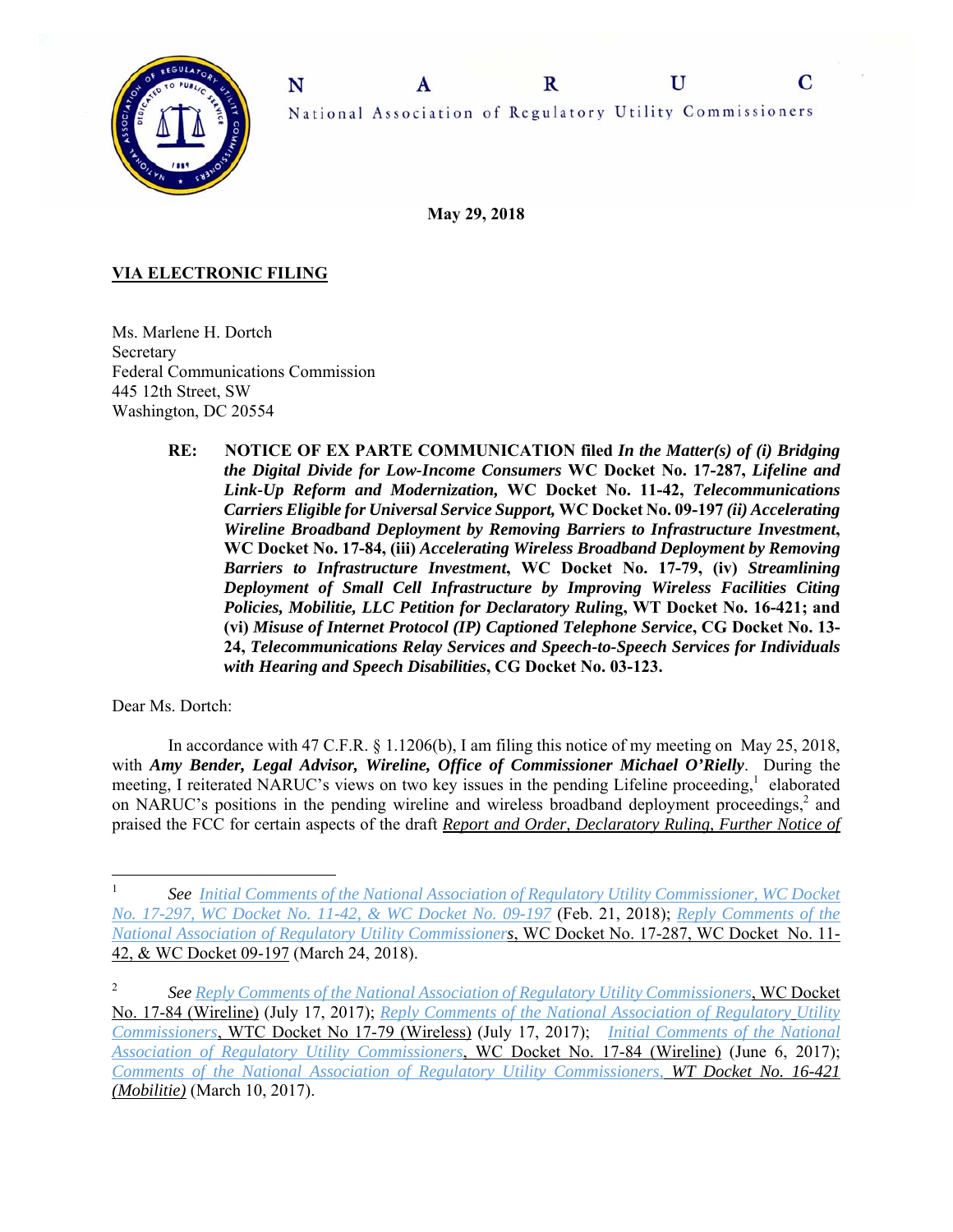*Proposed Rulemaking, and Notice of Inquiry*, in CG Docket Nos. 13-24 and 03-123, released for possible consideration at the FCC's June 7, 2018 agenda meeting.<sup>3</sup>

## *[1] The FCC should confirm its tentative conclusion with respect to the Lifeline Broadband Provider category of Eligible Telecommunications Carriers and affirm that States' role in designations cannot, ab initio, be bypassed.*

 NARUC agrees with the Lifeline NPRM's recognition of the "important and lawful role of the states" assigned by Congress with respect to federal universal service programs.<sup>4</sup> We support the FCC's determination that the agency cannot create a designation process under 47 U.S.C. § 214 that bypasses *ab initio* State commissions.

## *[2] The FCC should reject the NPRM's proposal to eliminate non-facilities-based resellers from the Lifeline Program.*

The proposal to eliminate non-facilities-based resellers from the federal Lifeline program will severely undermine the current program. Moreover, there is no record evidence that such elimination will increase investment in facilities.

Non-facilities-based carriers, currently serving 75 percent of eligible users, should continue to receive Lifeline funds, in part, because, even with a transition period, the potential to disrupt and even eliminate service to literally millions of eligible users is obvious. Indeed, in my review of the initial comments filed, I found only one set of comments directly supporting this limitation on resellers. The Lifeline NPRM suggests, in *¶* 63, that limiting Lifeline subsidies to facilities-based carriers might spur additional investment in infrastructure. However, there is also no credible evidence that eliminating nonfacilities-based service will spur additional investment in voice-and broadband-capable networks. After all, it seems unlikely that any network owner would be selling unused airtime in large blocks to Lifeline resellers if that sale was not profitable and thus did not also contribute to the maintenance and improvement of the "resold" facilities. Indeed, this point is confirmed by expert testimony appended to CTIA's initial comments. According to the affidavit of Dr. John May attached to their comments, at 2:

Facilities-based and non-facilities-based carriers (Mobile Virtual Network Operators or MVNOs) operate symbiotically to each provide economic value and enhance consumer welfare in the provisioning of modern communications services. The result of this relationship is enhanced capacity utilization and hence more investment than would happen in the absence of  $MVNOs.<sup>5</sup>$ 

Also, simple economics suggest it is unlikely that the FCC's revised policy can be calibrated to provide adequate encouragement to current non-facilities-based service providers to either build their own

 $\overline{a}$ 

5 *See Comments of CTIA* (February 21, 2018) at 3 ("[Non-facilities-based resellers] presence in the market increases incentives for network investment, citing the Exhibit A "Declaration of Dr. John May at 2.) at: https://ecfsapi.fcc.gov/file/1022132549976/180221%20CTIA%20Lifeline%20Comments.pdf.

<sup>3</sup> *See In the Matter(s) of Misuse of Internet Protocol Captioned Telephone Service*, CG Docket No. 13-24, *Telecommunications Relay Services and Speech-to-Speech Services for Individuals with Hearing and Speech Disabilities,* CG Docket No. 03-123, *Report and Order, Declaratory Ruling, Further Notice of Proposed Rulemaking, and Notice of Inquiry* (Draft posted May 17, 2018).

<sup>4</sup> *NPRM* at ¶ 54.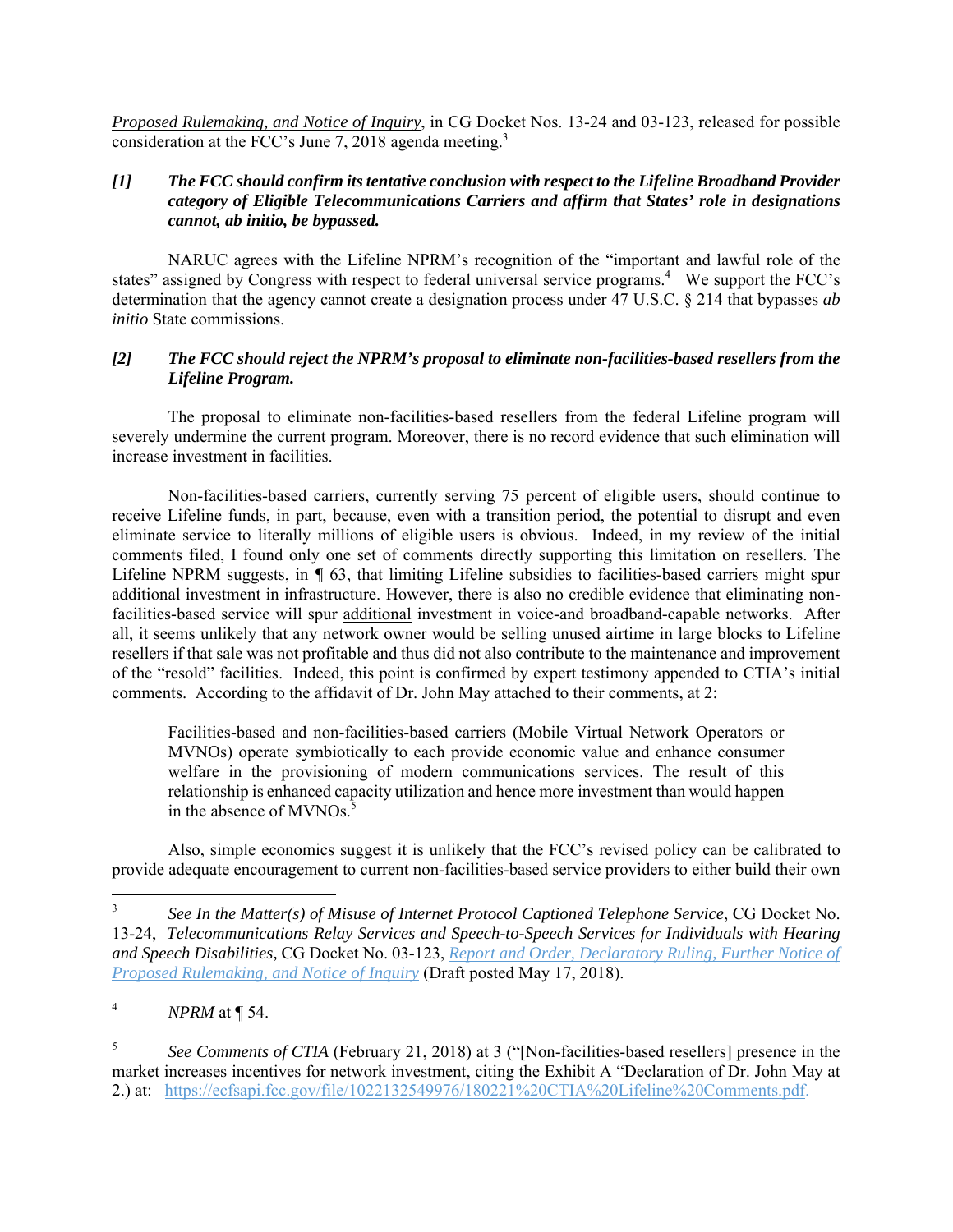facilities or overbuild other facilities-based providers – particularly in underserved/low population areas. In addition, as NARUC pointed out in its initial comments, at 31, economic concerns have already caused (i) some large wireline facilities-based carriers to relinquish ETC status in many areas, and (ii) the largest two facilities-based wireless carriers – AT&T and Verizon – to only offer Lifeline services in a small minority of States.<sup>6</sup> This is not a surprise as these wireline and wireless carriers business plans are obviously not premised or focused on Lifeline programs. In contrast, many non-facilities-based reseller's business plans are premised squarely on the existence of federal (and State) Lifeline programs as the basis for operations in multiple jurisdictions.

## *[3] In both the WC 17-79 Wireless and the WC 17-84 Wireline deployment proceedings, the FCC should respect clear limits on its authority set by Congress.*

 The FCC lacks statutory authority to take most of the actions that were originally implied in both these proceedings. The texts of 47 U.S.C. §§ 253, 332, and 224 are clear and unambiguous. None support broad FCC preemptive power vis-à-vis pole attachments in States that have reverse preempted, rights-ofway, or city owned structures.<sup>7</sup>

Pursuing distorted constructions of clear statutory text is a bad idea. In this docket, imposing a complex top-down regulatory regime found nowhere in the statute will require significant distortions. Indeed, the FCC's past successes with strained and sometime contradictory readings of its statutory authority have done nothing but provide useful legal precedent for future Commissions that the 1996 Act

in parts of Iowa [8 counties], North Dakota [all but 4 counties], New York [8 counties] and Wisconsin [4 counties]." (emphasis added)

That brochure also specifies that – on top of the required 2 year contract, the requirement to supply your own handset, the \$15.75/month fee, and one-time \$35 activation charge:

[T]he market you're in determines taxes, surcharges and fees, such as E911 and gross receipt charges. As of October 1, 2017*, they can add between 7% and 46% to the standard monthly access and other charges*. Lifeline subscribers will not be assessed a Federal [USF] charge. The Verizon Wireless Administrative Charge as of October 1, 2017 (\$1.23 per line), is a Verizon Wireless charge, not a tax, and subject to change. (emphasis added)

AT&T only offers wireless Lifeline services in 14 States and Puerto Rico. *See* AT&T's "*Lifeline for Wireless Service*" webpage, at https://www.att.com/esupport/article.html#!/wireless/KM1008768 (last accessed 2/21/2018), noting "Qualifying States" are Alabama, Alaska, Arkansas, Idaho, Kentucky, Louisiana, Michigan, Mississippi, North Dakota, Oregon, South Dakota–Pine Ridge, Texas, Washington and West Virginia." *Compare,* T-Mobile's "*Lifeline Program*" webpage, online at: https://www.tmobile.com/offers/lifeline-program (last accessed 2/21/2018), which notes that T-Mobile also only offers its \$10/month (cost after applying the federal subsidy) Lifeline plan in nine states and Puerto Rico.

7 *See* note 2, *supra*.

 $\overline{a}$ 

<sup>6</sup> Verizon only offers wireless Lifeline in parts of four states. *See* Verizon's "*Discounted Wireless Lifeline Program Phone Service*" webpage, online at: https://www.verizonwireless.com/solutionsandservices/lifeline/ (last accessed 2/21/2018), describing its \$15.75 (after application of the federal discount) per month plan as only available "in areas where Verizon Wireless is approved to offer Lifeline service." According to the linked brochure: "Lifeline service through Verizon Wireless is only available: